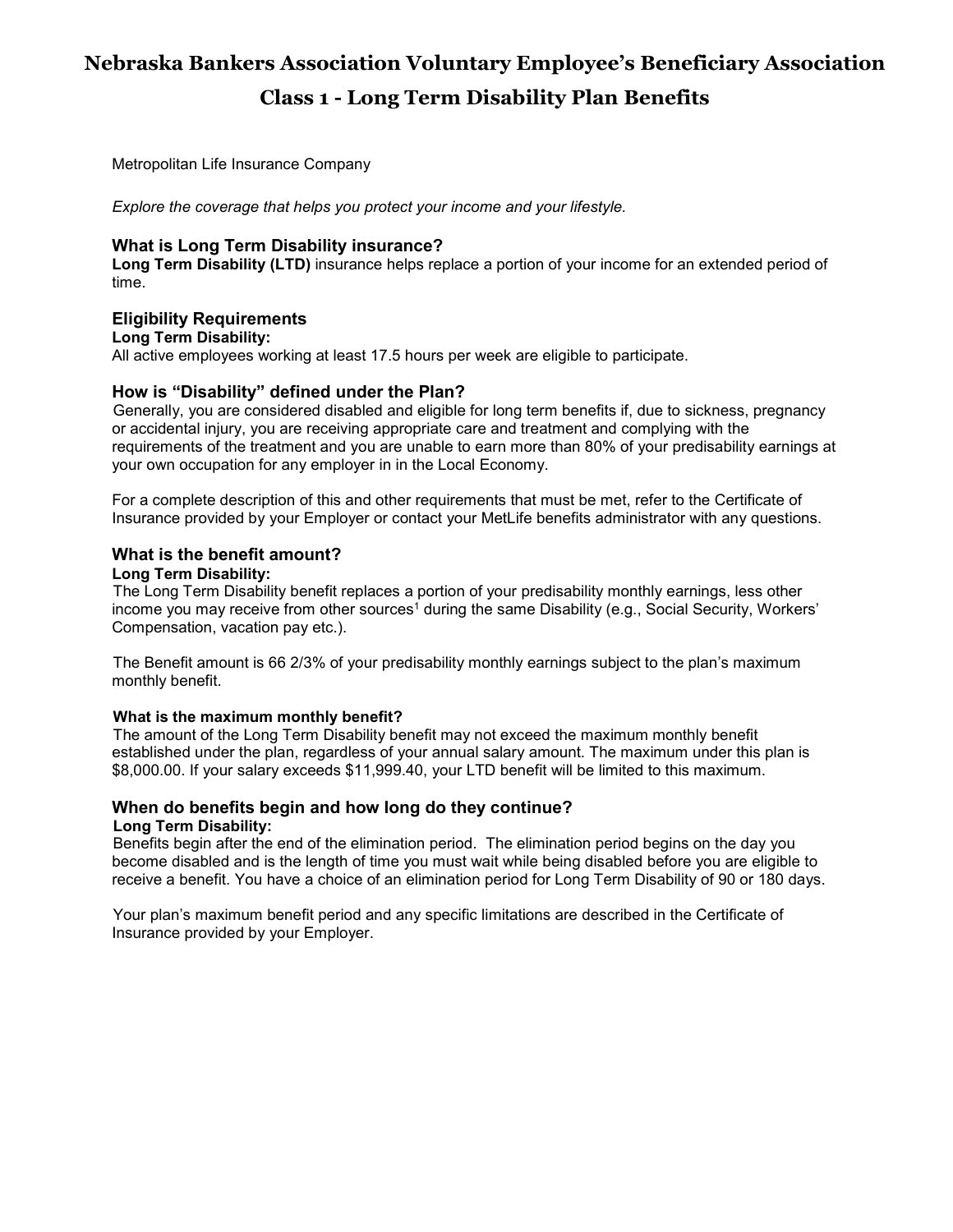# **Additional Disability Plan Benefits:**

#### **Coverage with Your Best Interests in Mind…**

When you are ill or injured for a long time, MetLife believes you need more than a supplement to your income. That's why we offer return-to-work services, and financial incentives and assistance in obtaining Social Security Disability Benefits to help you get the maximum benefits from your coverage.

#### **Services to Help You Get Back to Work Can Include:**

#### *Nurse Consultant or Case Manager Services:*

Specialists who personally contact you, your physician and your employer to coordinate an early returnto-work plan when appropriate.

#### *Vocational Analysis:*

Help with identifying job requirements and determining how your skills can be applied to a new or modified job with your employer.

#### *Job Modifications/Accommodations:*

Adjustments (e.g., redesign of work station tools) that enable you to return to work.

#### *Retraining:*

Development programs to help you return to your previous job or educate you for a new one.

#### *Financial Incentives:*

Allow you to receive Disability benefits or partial benefits while attempting to return to work.

#### *The Services of Social Security Experts:*

Once you are approved for Disability benefits, MetLife can help you obtain Social Security Disability benefits. Our experts can guide you through the initial application and appeals processes and may also help you access assistance from attorneys or vendors to pursue Social Security benefits.

#### **Answers to Some Important Questions…**

#### **Q.** *Can I still receive benefits if I return to work part time?*

**A.** Yes. As long as you are disabled and meet the terms of your Disability plan, you may qualify for adjusted Disability benefits.

Your plan offers financial and Rehabilitation incentives designed to help you to return to work when appropriate, even on a part-time basis when you participate in an approved Rehabilitation Program.

While disabled, you may receive up to 100% of your predisability earnings for up to 24 months when combining benefits, Rehabilitation Incentives, other income sources such as Social Security Disability Benefits and state disability benefits, and part-time earnings.

With the Rehabilitation Incentive you can get a 10% increase in your monthly benefit.

The Family Care Incentive provides reimbursement up to \$400 per month for eligible expenses, such as child care, during the first 24 months of Disability.

You may be eligible for the Moving Expense Incentive if you incur expenses in order to move to a new residence recommended as part of the Rehabilitation Program. Expenses must be approved in advance.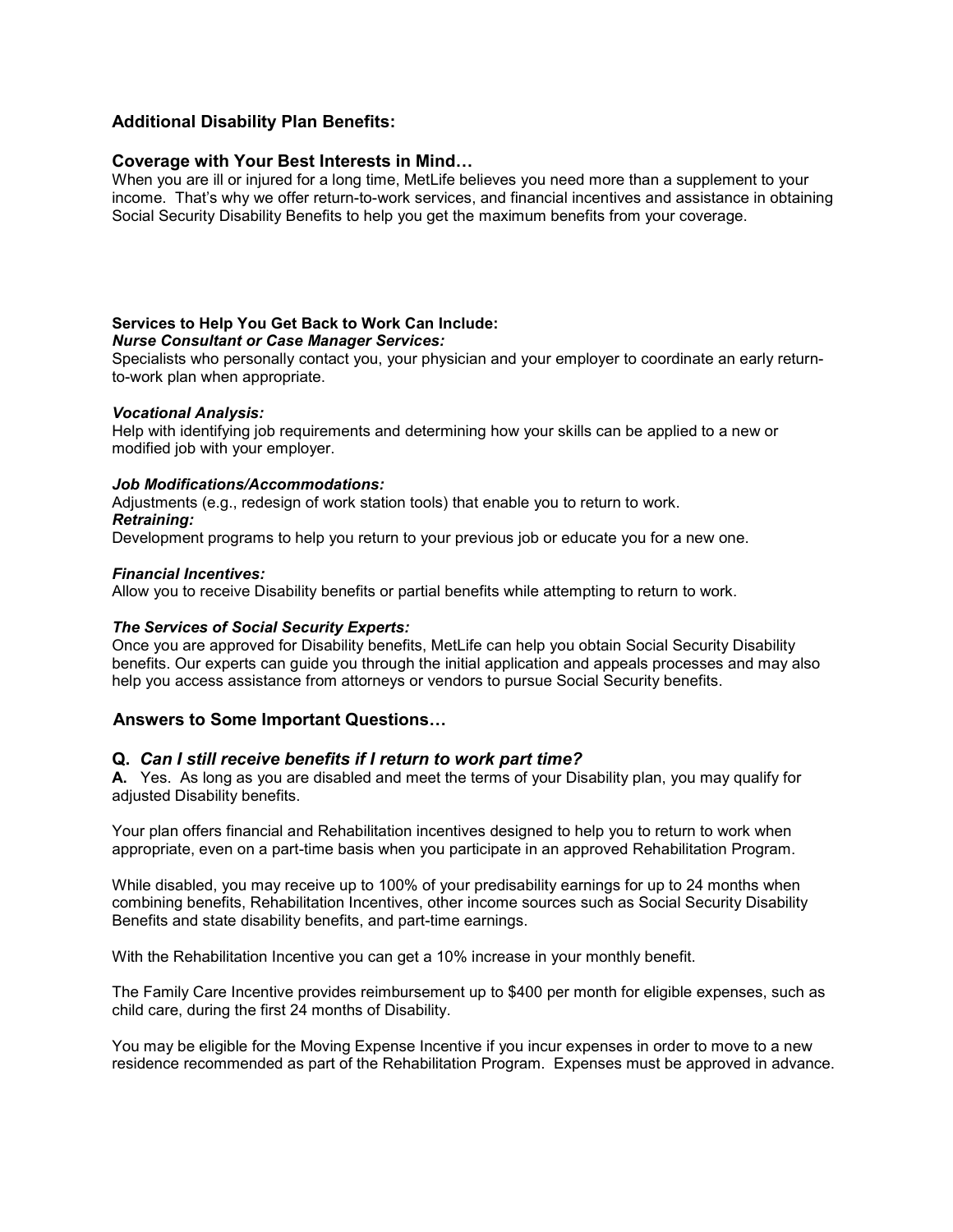# *Q. Are there any exclusions for pre-existing conditions?*

**A.** Yes. Your plan may not cover a sickness or accidental injury that arose in the months prior to your participation in the plan. A complete description of the pre-existing condition exclusion is included in the Certificate of Insurance/Summary Plan Description provided by your Employer or contact your MetLife benefits administrator with any questions.

### *Q. Are there any exclusions to my coverage?*

**A.** Yes. Your plan does not cover any Disability which results from or is caused or contributed to by:

- War, whether declared or undeclared, or act of war, insurrection, rebellion or terrorist act;
- Active participation in a riot;
- Intentionally self-inflicted injury or attempted suicide;
- Commission of or attempt to commit a felony.

# *Q. Are there any limitations to my coverage?*

A. For Long Term Disability, limited benefits apply for specific conditions:

If you are disabled due to alcohol, drug or substance abuse or addiction AND/OR mental or nervous disorders or diseases AND/OR fibromyalgia AND/OR neuromuscular, musculoskeletal or soft tissue disorder AND/OR chronic fatigue syndrome and related conditions, we will limit your Disability benefits to a combined lifetime maximum for any and all of the above equal to the lesser of:

- 24 months; or
- The Maximum Benefit Period.

If your Disability is due to alcohol, drug or substance addiction, we require you to participate in an alcohol, drug or substance addiction recovery program recommended by a physician. We will end Disability benefit payments at the earliest of the period described above or the date you cease, refuse to participate, or complete such recovery program.

Your Disability benefits will be limited as stated above for mental or nervous disorder or disease except for:

- schizophrenia; and
- neurocognitive disorders

# **If You are confined in a Hospital or Mental Health Facility at the end of the period shown above for which benefits are to be paid, we will continue your Monthly Benefits until the end of your Hospital or Mental Health Facility confinement.**

Other limitations or exclusions to your coverage may apply. Please review your Certificate of Insurance provided by your Employer for specific details or contact your benefits administrator with any questions.

The "Plan Benefits" provides only a brief overview of the LTD plan. A more complete description of the benefits provisions, conditions, limitations, and exclusions will be included in the Certificate of Insurance/Summary Plan Description. If any discrepancies exist between this information and the legal plan documents, the legal plan documents will govern.

Long Term Disability ("LTD") coverage is provided under a group insurance policy (Form GPNP99) issued to your employer by MetLife. This LTD coverage terminates when your employment ceases, when you cease to be an eligible employee, when your LTD contributions cease (if applicable) or upon termination of the group contract by your employer. Like most group insurance policies, MetLife's group policies contain certain exclusions, elimination periods, reductions, limitations and terms for keeping them in force. State variations may apply.

1 Under certain circumstances, MetLife may estimate the amount of income you may receive from other sources.

Like most insurance policies, insurance policies offered by MetLife and its affiliates contain certain exclusions, exceptions, waiting periods, reductions, limitations, and terms for keeping them in force. Please contact MetLife or your plan administrator for complete details.